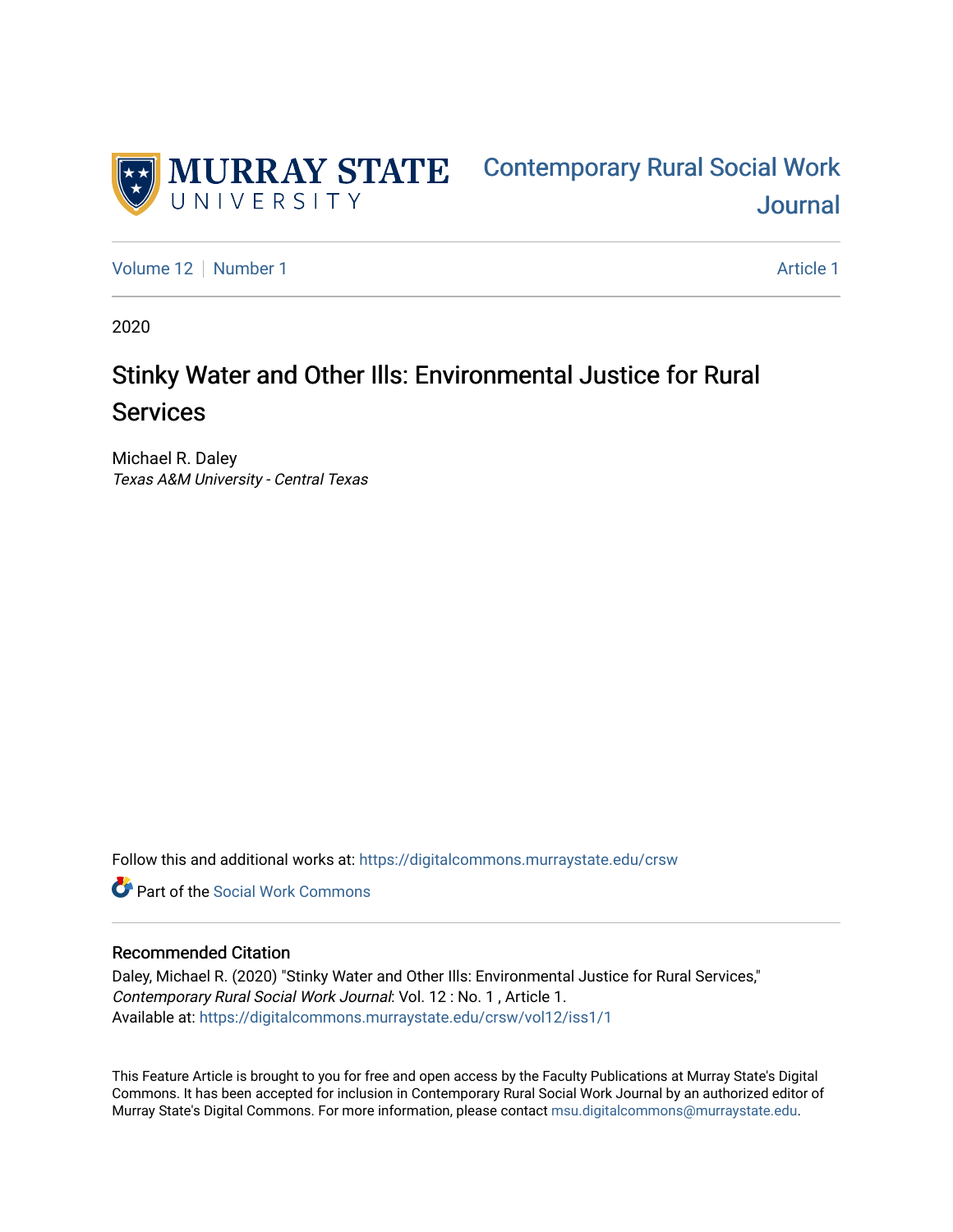#### **Stinky Water and Other Ills: Environmental Justice for Rural Services**

**Abstract**. Environmental justice concerns affect rural communities and the people who are members of them. Social workers' long-standing involvement in improving living conditions of the people and communities with whom they work make environmental justice an important responsibility. Yet there is a rural-urban divide on topics related to the environment, and rural and urban communities tend to establish different environmental priorities. Rural communities tend to prioritize local conditions and solutions over global and societal ones. Rural people distrust national policies especially those established by governmental as not being responsive to their interest. Some common environmental rural problems are identified. Environmental justice intervention for rural social workers should involve humility in understanding the local culture, judicious use of language, and involvement of local people in environmental assessments and interventions.

*Keywords*: environmental justice, social work, rural social work

Everyone who has pursued a degree in social work should be familiar with the terms social and economic justice, and their importance to the purposes of the profession. These concepts have been embedded in the Code of Ethics for the National Association of Social Workers (NASW 1996; NASW, 2017) for the last quarter century, and the Council on Social Work Education (CSWE) accreditation policy and standards for social work programs going back over a generation (CSWE, 2015; CSWE, 2003). The concept of environmental justice is a term that is less familiar to many in the social work profession, probably because it has been included much less commonly in social work education and practice literature until recently. Although NASW introduced environmental language to its ethical responsibilities to the broader society in its code of ethics in 1996, environmental justice was not added by the CSWE to its competencies until 2015 (CSWE, 2015; NASW, 1996). As a result, many social workers were never formally exposed to environmental justice and are now left on their own to determine its relevance and application to practice.

Environmental justice concepts may present even more of a challenge for those social workers whose field of practice is rural social work. Their work with small town people and communities typically gets less attention because of social work's decidedly urban centric focus (Daley, 2021). One of the things that the national elections of 2016 and 2020 have made clear is that there are a multitude of issues that divide rural and urban America, and this certainly holds true for the way people view environmental issues (American University School of Public Affairs, 2020). While good social work principles hold for rural or urban practice, one must often adapt to the context in which services are delivered. Divisions between rural and urban contexts affect the ways in which social workers interface with clients and communities because rural beliefs and culture are deeply ingrained and affect behavior of everyone. Although a high percentage of rural people think that both the environment and conservation are important, many are wary of environmentally based policies because they tend to see them as being written by a distant government or urban elite that is out of touch with rural people (American University School of Public Affairs, 2020). While rural people and communities can be disadvantaged from environmental sources, many country people perceive the environmental language that is commonly used in society and by social work with suspicion and tend to disengage from such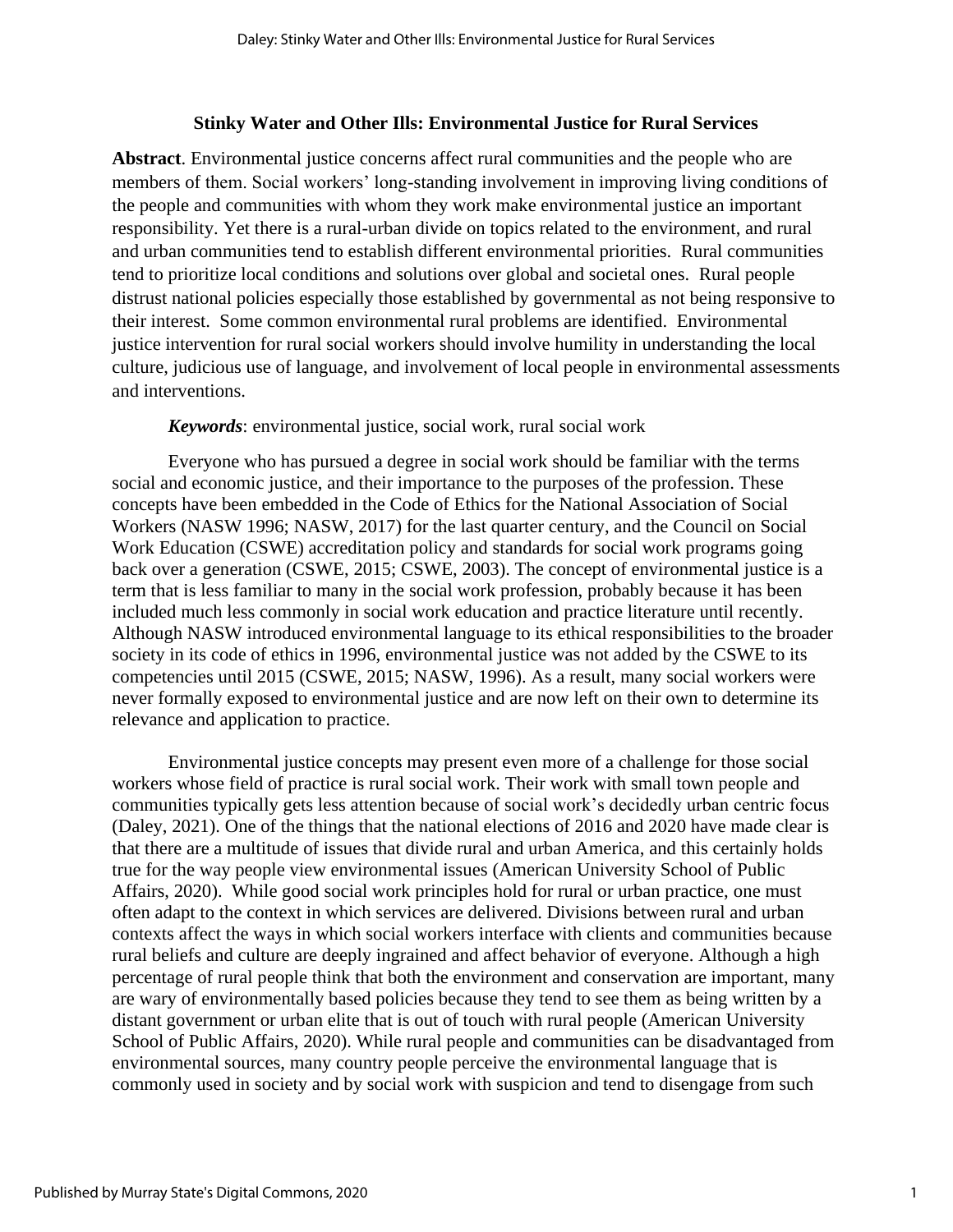discussions (Daley, 2021). Social workers in rural practice should be aware of this and adjust their environmental justice strategies accordingly.

Environmental justice is a concept that focuses on involving all people in the development, implementation, and enforcement of environmental laws and policy (NASW, 2018). In other words, promoting environmental justice entails social workers trying to engage people in promoting a better living environment. This is an important focus for social work because environmental factors can certainly have a profound effect on peoples' health, mental health, and employment – all issues with which social workers frequently deal. And generally, the disenfranchised, the lower income groups, and people of color are more likely to be exposed to environmental hazards. Rural areas have higher than the average percentages of these groups (Daley, 2021; NASW, 2018). However, relying on long held myths about the idyllic countryside, leads some to believe that rural areas do not face as many environmental challenges because of its geographic isolation and beauty. But that is often not the case as the cool, clear flowing mountain stream can be as full of toxins as corroded urban plumbing. Indeed, environmental justice is important for rural people as well as urban.

Distrust of outside efforts to improve the environment and an innate traditionalism often makes it appear that small communities do not want to change. But to assume this to be the case would be an oversimplification, and very misleading. Country people want clean water, air, and a healthy environment as much as anyone else. Yet they need to be engaged in the change process using language with which they are comfortable, and in a way that respects their views.

Yet when a social worker approaches them from an urban perspective and relies on much of the current environmental justice literature may be creating barriers to engaging rural people or the community, thus making the work much more difficult. Once perceived as an outsider, it is difficult for a rural social worker to establish working relationships. As a result, social workers in small communities need to exercise caution in how they approach rural people about environmental issues, lest they be seen as out of touch or allies of outside interests.

The purpose of this manuscript is to discuss rural environmental justice issues affecting small communities and rural people, the effects that these environmental factors have, the relevance for social work practice, and general methods to make this type of social work more effective. Environmental concepts from the social work literature are briefly explored, as well as how environmental work may have to be modified to reflect the needs of rural people. The importance of social work involvement in advocacy and policy development for rural areas will be discussed. Hopefully the information presented here will help social workers adapt their practice approaches and methods to better serve the needs of the small community and the people who compose it.

## **Environmental Social Work**

Although the current interest in environmental justice into the social work landscape is relatively recent, social workers have been concerned with the broader effects of the environment on peoples' lives for a long time. In the latter part of the 19<sup>th</sup> and early 20<sup>th</sup> centuries a number of socially conscious writers put pen to paper to call attention to the detrimental effects of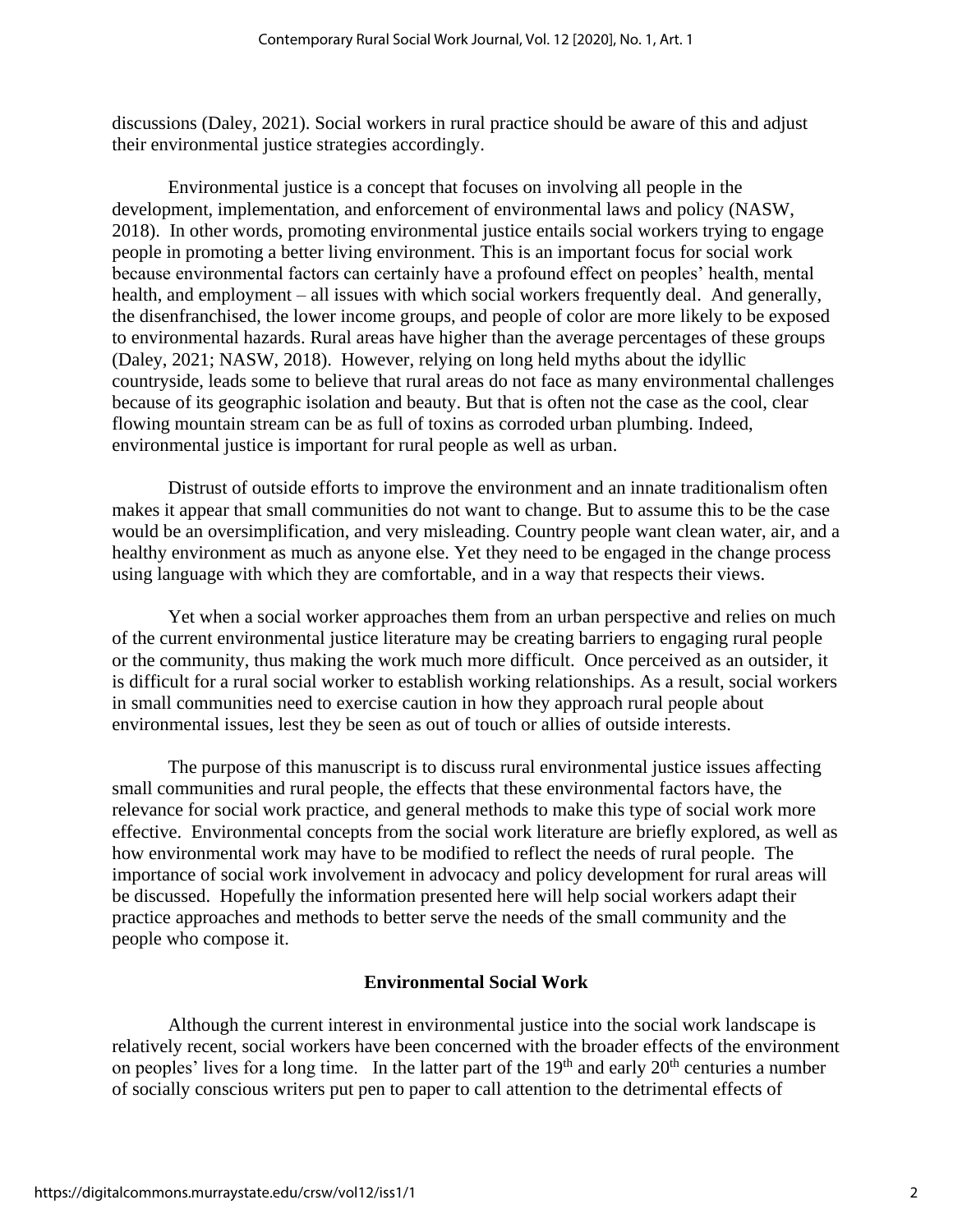environmental conditions on the poor and working classes. Journalist Jacob Riis (1890) *How the Other Half Lives* was well know in its time for portraying in words and photographs the deplorable and overcrowded living conditions among the poor living in tenements in New York City. Riis did not neglect to observe the connections between the living and working conditions and the social problems that arose. Social workers were well aware of Riis's work as he delivered an opening address (Riis,1901) to a major social work forum of the day -The National Conference of Charities and Correction. Novelist Upton Sinclair's (2012) *The Jungle*, published in 1906, was a well-known novel about the plight of working-class immigrants in Chicago. Still considered one of the most influential novels in the U.S., it was based on extensive first-person research by the author. Some of the author's message was lost as readers focused on the filth of the meat packing industry rather than the difficult living and working conditions of the main characters.

Social workers of the late  $19<sup>th</sup>$  and early  $20<sup>th</sup>$  centuries also expressed concern for the deplorable conditions under which many immigrant families lived and worked. During a discussion at the 1891 National Conference of Charities and Correction Miss Richmond (Mary) stated "There is no use wasting a moment of time on the question that bad sanitation is undoubtedly one cause of poverty" (Discussion on Charity Organization, 1891, p. 366). Richmond (1911) also spoke further of environmental conditions related to housing including bad toilet arrangements, dampness, overcrowding, and insufficient water. Settlement House workers were similarly concerned about the effects of environmental conditions where the poor and working classes lived. Jane Addams (1938, p. 283) writing in 1911 about the poor sanitation in Chicago stated "…in a crowded city quarter, if the garbage is not properly collected and destroyed, a tenement-house mother may see her children sicken and die...". But these views were urban centric and focused on conditions of the poor in the larger industrial cities and with little or no thought given to rural residents.

Those working in and with rural communities also saw environmental challenges for the residents. Blackmar (1900) noted that among the problems experienced by rural communities were bad sanitation including improper treatment of sewage, lack of care in disposing of garbage, and the use of poor water. The concern was the effect that it had on health and the outbreak of epidemics. Bailey (1908, p. 86, 91) believed that:

The lack of attention to health regulations is a little less than appalling in its consequences. … Public health information is likely to meagre. … well enforced sanitary regulations are powerful educators, and the country des not have the benefit of them … you should be cautioned that (public health) should have due regard to the existing rural conditions and not be imposed as a piece of theoretical legislation.

Clark (1916) of the U.S. Public Health Service identified the effects of environmental influences and nutrition in producing mental retardation in rural children that were distinct from those experienced in urban settings. One factor specifically mentioned was hookworm which can be transmitted by poor sanitation and is a resurgent problem even today.

Shifting to the present, Erickson (2018) suggests that the current environmental focus of social work is a natural extension of the profession's long-standing interest in the concept of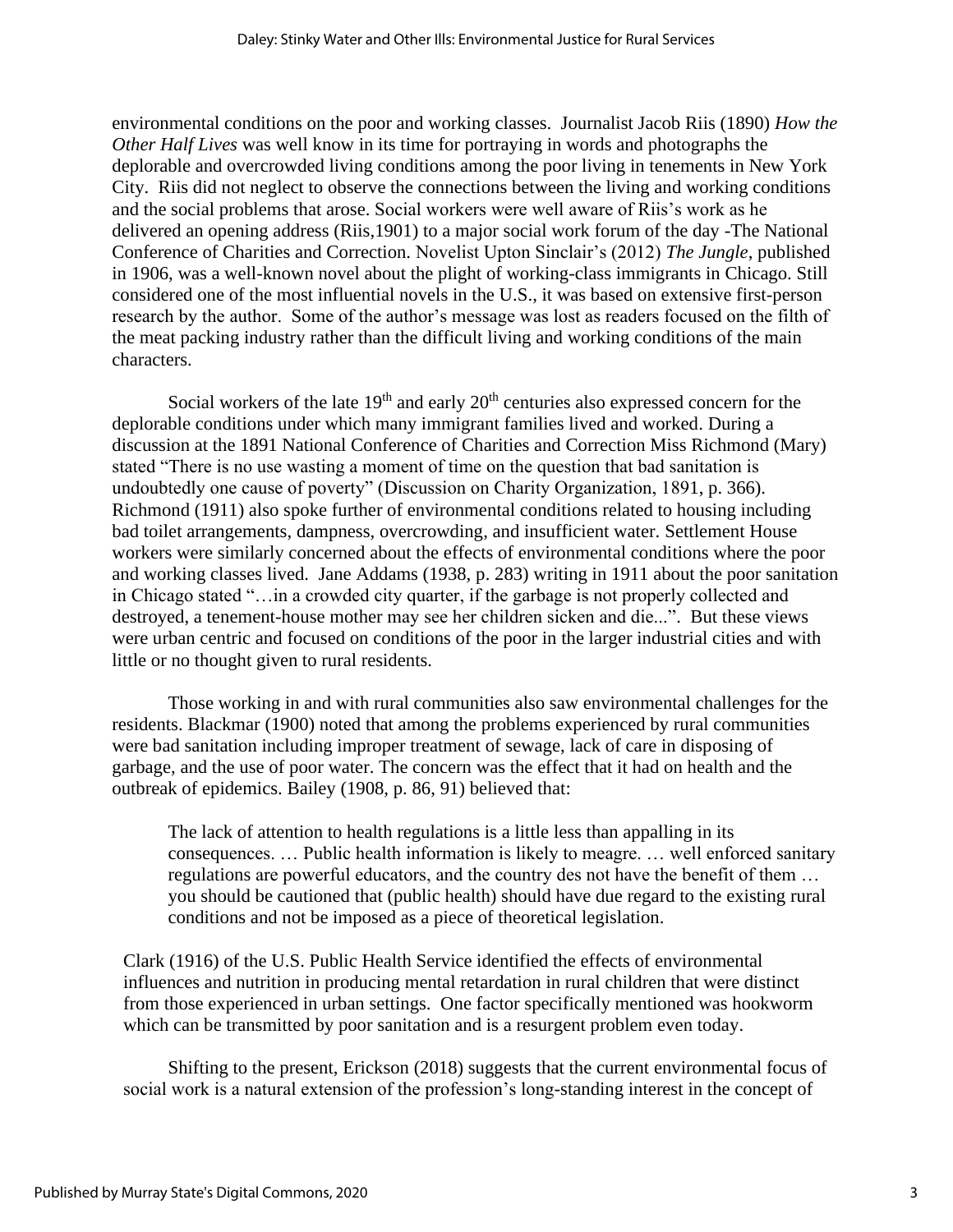justice. While social work addressed the social and economic aspects of justice, it was slower to embrace the environment component. Increasing recognition of the physical and natural environmental effects on the human condition have not gone unnoticed. Through climate change and contamination of the air and water social workers have become increasingly concerned about the health and economic effects on populations (Erickson, 2018; NASW, 2018). Progressively the profession has become concerned that these effects fall most heavily on those least able to bear them – the socially and economically disadvantaged.

The introduction of environmental justice language into the competencies required for social work education (CSWE, 2015) has influenced social workers to give increased attention to this aspect of their work. Inclusion of social responses to climate change as one of the 12 Grand Challenges for social work has given greater emphasis to social workers' role in regard to the environment (Erickson, 2018; American Academy of Social Work & Social Welfare, n.d.). Yet environmental responses in the Grand Challenges specifically references urban development and both the CSWE educational standards and the NASW Environmental Policy statement have a decidedly global slant. This leads one to consider how well the social worker educated in the United States is prepared to engage in environmental justice interventions with rural people and small communities.

## **Environmental Justice in the Rural Context**

Implementing environmental justice in one's practice presents a classic type of dilemma for a rural social worker – that of how to adapt what is essentially an urban based model for use with smaller communities and country people. The foundation for much of social work has a decidedly urban focus and this can create issues for engagement of people from rural communities in the helping process (Daley, 2021). In the case of environmental justice what may be perceived as an urban approach used in a country setting may create both misunderstanding and resentment that can lead to either resistance or opposition.

Essentially rural people approach environmental issues with a different outlook, set of priorities, and language than their urban counterparts. Long distrustful of politicians, city dwellers, and people they don't know well small communities tend to approach change with a mix of skepticism and a response firmly rooted in tradition. They are wary and resentful of laws and policies made in distant places where they believe their views and interests are seldom considered. As a result, country people have not usually been quick to embrace environmental causes no matter how well intended.

Rural communities tend to perceive the environmental movement as focused on global and international concerns, while their own outlook tends to be specific and more local. They may have some general concerns about melting polar ice caps and general warming of the climate but, rural people are more centered on the shorter- term effects on agriculture, ranching, logging, mining, and energy production that will affect their economy. Environmentalists are often seen as arising from politically liberal groups, whereas the overall rural approach tends to be more traditional and conservative. Frequently environmentalists are perceived as a real threat to the economies and employment of rural areas and the fear of losing jobs is consciously fanned by opponents of environmental change, often to promote their own ends. For example,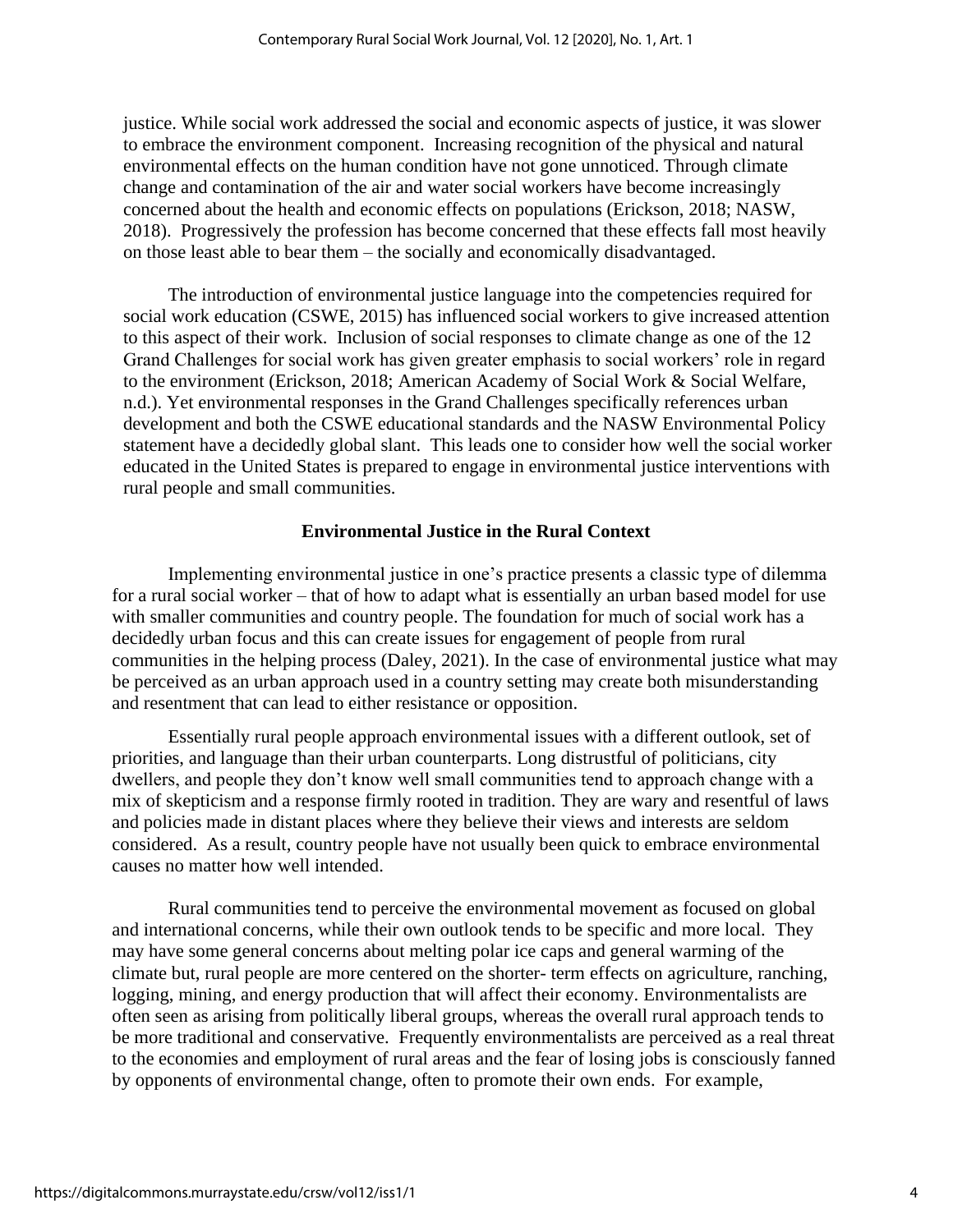proponents of solar and wind power may be viewed as threats to local oil, gas, and coal production that may be a major employer in the area.

The specific environmental concerns that arise for rural communities tend to differ some from those of the cities. For example, urban dwellers may be more concerned with air quality and smog, whereas those in the country worry about runoff from mining or agricultural operations. Finally, the language used by country people regarding environmental concerns may differ markedly from that used in the cities. For example, while sustainability may be used in some quarters to refer to maintaining the long-term balance with nature, this may be an alienating term for those in a small town. However, they are likely familiar and comfortable with crop rotation to maintain productive agriculture, which is a similar concept.

Consequently, as social workers begin to work with rural communities about matters related to the environment it is important to approach that work sensitively and from a rural perspective. To do that effectively it may be productive to examine some of the most pressing environmental justice issues facing small communities and country people.

## **Environmental Challenges Facing Rural America**

Water is one of the necessities of life, and difficulty accessing clean drinking water is a major challenge facing some rural communities in the United states today. Poor quality water in smaller communities tends to occur for one of three reasons. There are naturally occurring substances in the soil that dissolve into ground water, small communities lack the funding to keep water treatment facilities up to date with modern water quality standards, and water pollution from local industry. Any of these factors can contribute to rural people consuming unsafe water that has long term health effects.

According to the U.S. Environmental Protection Agency (2018b) there are roughly thirteen million people who are dependent on groundwater and this is often untreated. Many of these people live in rural areas and their groundwater may contain unsafe levels of elements from natural sources. For example, residents of some Central Texas counties may be drinking water with high levels of Radium, a known carcinogen (Sadasivam, 2018). In parts of the Southwestern United States arsenic and fluoride may transfer from the aquifer into the groundwater that people drink (Philip et al., 2018). In California there is concern about unhealthy levels of Chromium that enter ground water from natural sources (Tucker, 2018). Of course, in other areas naturally occurring substances like asbestos and lead may also contaminate groundwater.

Human activity can be an additional source of groundwater contamination. Many of these pollutants are by-products of common rural activity used to increase economic productivity. The fertilizers used in agricultural work can be a significant source of pollution (USEPA, 2017). Nitrogen and phosphorus are key ingredients of fertilizer, and both occur in nature, however high concentrations of these elements can pollute water, kill aquatic life, destroy habitats, and produce health problems. Once fertilizer runoff seeps into the groundwater or streams it can become a major environmental problem for rural areas. Like fertilizer pesticides and herbicides are used in agriculture to increase crop yields. Pesticides and herbicides can remain in the soil and create a risk of prolonged exposure, and they may get into groundwater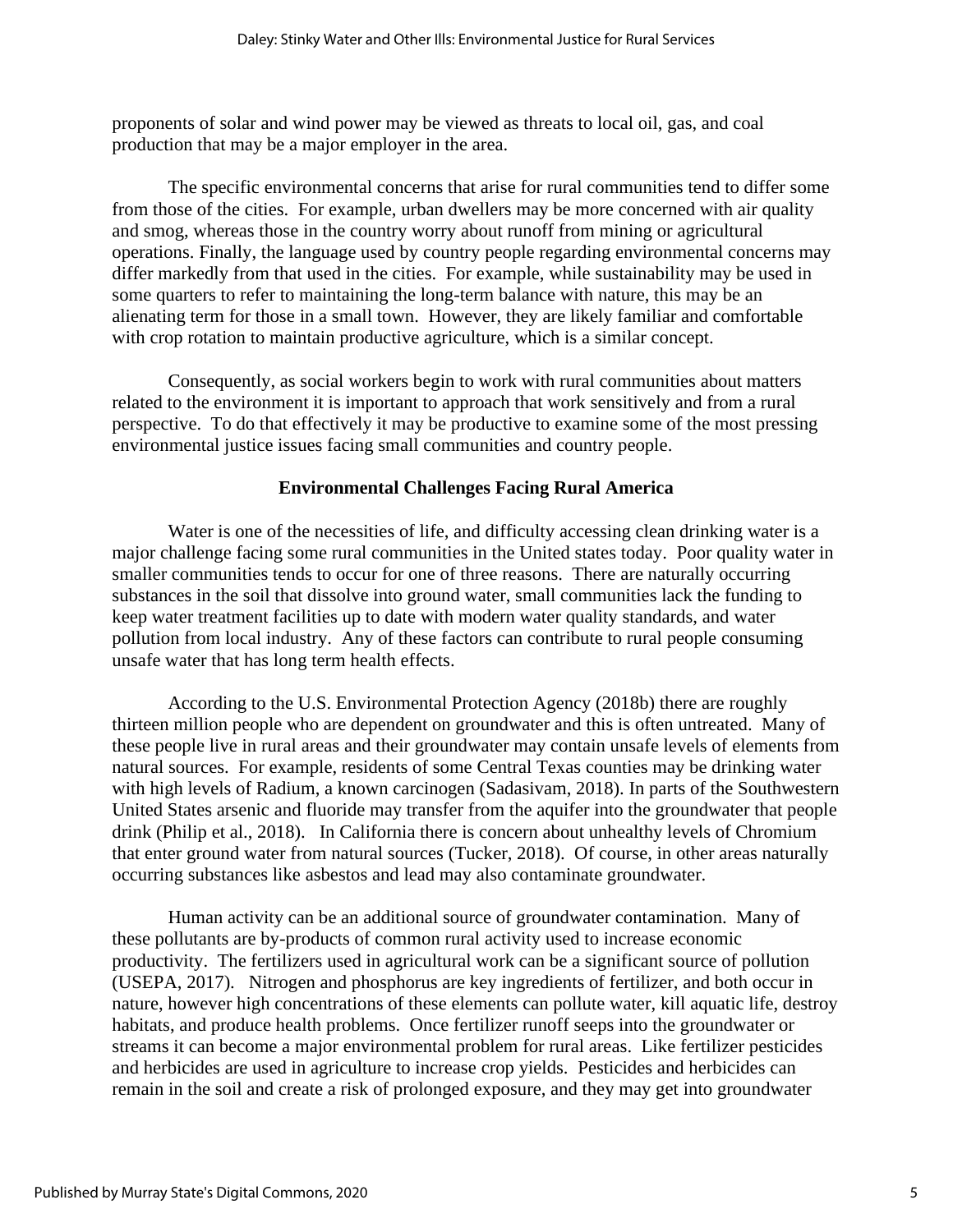and streams, creating additional health risks for rural people. Many of these have compounds have toxic health effects such as cancer and respiratory problems effects and agricultural workers face high levels of exposure to them in the preparation and application of these chemicals (Farmworker Justice, 2016; Zanolli, 2019). It is not just that fertilizer, herbicides and pesticides are used, but they are used over large areas and volume of their use may present a problem to the local ecology.

Yet agricultural activity is not limited to growing crops, as it often involves raising animals. Like growing plant, raising livestock can serve as a source of food, but those involved in agriculture typically raise more than they can eat to support themselves. The primary environmental issues that stems from raising animals is the waste they produce. With low concentrations of livestock, the waste is often not a particular problem, but where animals are highly concentrated to increase commercial production, this waste represents a significant environmental problem (USEPA, 2018a). Animal waste is high in nitrogen and phosphorous as well as containing bacteria. Possible fears about high levels of animal waste pollution are health conditions from contaminated water, transmission of bacteria, killing fish and aquatic life, and promoting algae growth. In larger agricultural operations, such as feed lots, and corporate farms, animals tend to be more highly concentrated and pools are used to store animal waste. These pools can be sources for overflow, spillage, and seepage into groundwater and streams. Animal waste can also produce a noxious smell. This waste can release nitrous oxide, ammonia, hydrogen sulfide, and toxins into the air (Schwartz, 2017). When there are high concentrations of these substances there is the potential for producing health problems for people, and the closer they are to the source are the more likely the effects. There are also concerns raised about the effects of raising grazing animals which produce methane gas, a factor in climate change (Watts, 2020). This has resulted in calls from some to some to reduce meat consumption to reduce methane emissions. But the role of livestock-based agriculture in climate change is still somewhat controversial and there appear to be ways to reduce the methane production without reducing the number of livestock and putting people out of work (Schlossenberg, 2020).

Human waste can present a potential problem for rural residents as well, and untreated sewage can have a number of harmful effects. Twenty million Americans are not connected to an external sewage system, and many of them live in rural areas and small communities (Evans, 2015). These residents are responsible for treating their own sewage, usually through a septic system. A septic system works by using a collection tank, a drain field, and bacteria to process sewage. Building and maintaining individual septic systems to treat sewage is expensive and may be prohibitive for some poor families (Whitehead, 2017). And septic tanks require maintenance. As a result, some poor rural families drain their sewage into the open, where untreated sewage can lead to several diseases including hookworms, and gastrointestinal ailments (Davies, 2020; Pilkington, 2017). Heavy rains can spread the effects of open sewage to a broader area.

Extraction based industries have also been a traditional part of the economy in many rural areas. While these industries have been sources of employment, they can have an adverse environmental impact, especially on water. One of the more controversial methods of energy extraction is fracking. The process is used to produce natural gas and includes injection chemicals and water into the ground to help liberate the gas. Chemicals that are used include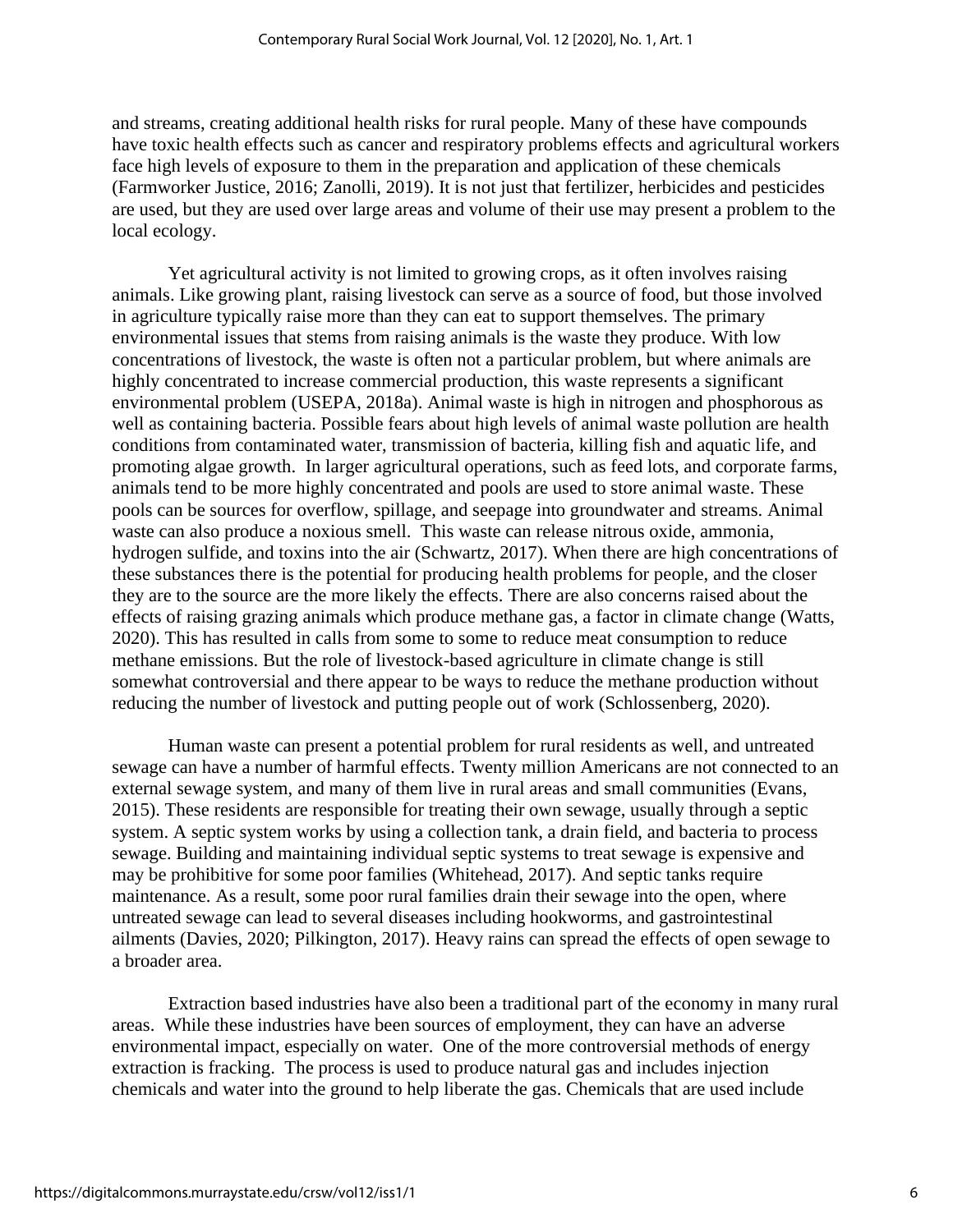heavy metals that can produce mental health conditions like anxiety and schizophrenia, and affect neurological and cognitive development (Davis, 2017). The compounds used in fracking can leak from holding pools or remain in the ground once injected and may make their way into groundwater. Traditional production of oil and natural presents another set of environmental problems. These include venting of methane and potentially toxic gasses, dumping of toxic chemicals that may enter groundwater, disruption to wildlife, and oil spills (U.S. Energy Information Administration, 2018; Wilderness Society, 2018). Mining the tar sands for energy is traditionally considered a Canadian activity, but this type of energy production has been adopted in the United States (Fessenden, 2015). Tar Sands production releases carbon dioxide, pollution can come from the tailing ponds use to separate particulates, and uses large amounts of fresh water (Berman, 2017).

Mining is used to extract energy and natural resources from the land and can generate other environmental worries for rural areas. The activities associate with mining can release harmful substances into the environment air, ground, and groundwater (Massachusetts Institute of Technology, 2016). Strip and open pit mines may distribute radiation, metals, and asbestos into the environment. These kinds of mining can cause significant scarring of the land, which affects the drainage patterns, generate blowing dust that affects air quality, and pollute the air and water in a way that may affect the health of area residents (Hill, 2014). It can also cause soil erosion.

Rural non-agricultural industries can create environmental issues. They can emit pollutants into the water and air. For example, in January 2014 a chemical company leaked several thousand gallons of a corrosive chemical used for treating coal into the Elk River in West Virginia and over 300,000 residents were unable to drink the water (Hersher, 2016). Several short-term health effect s resulted including nausea, vomiting, and eye irritation, but the longterm effects are unknown. Rural industries can also produce air and thermal pollution for streams. Logging, especially clear cutting, may produce erosion that silts up streams, creates increased emission of greenhouse gasses, and destroys ecosystems (Rogers, 2018).

The ongoing issue is that rural communities may not have either the facilities for water treatment or the funds to entirely clear up many sources of water pollution. This may result in local people having to resort to the use of bottled water for drinking, cooking, or even bathing. For small communities where incomes are typically lower, this may be an expense that many cannot afford.

## **Challenges for Addressing Environmental Justice in Rural Area**

Based the environmental issues facing rural communities, a significant point needs to be made, and that is the environmental issues facing these small communities are often perceived very differently than the ones expressed in urban locales. There is truly a rural-urban dive evident. And there are differences in both priorities and solutions for rural environmental matters. Thus, while the amount of fertilizer or pesticide used on one's suburban yard is unlikely to be a huge concern for the homeowner, rural agriculture tends to use large amounts of fertilizer as it boosts productivity. And while a family in the country may care little about air quality produced by cars, that might not be the case for an urban family. Rural residents and urban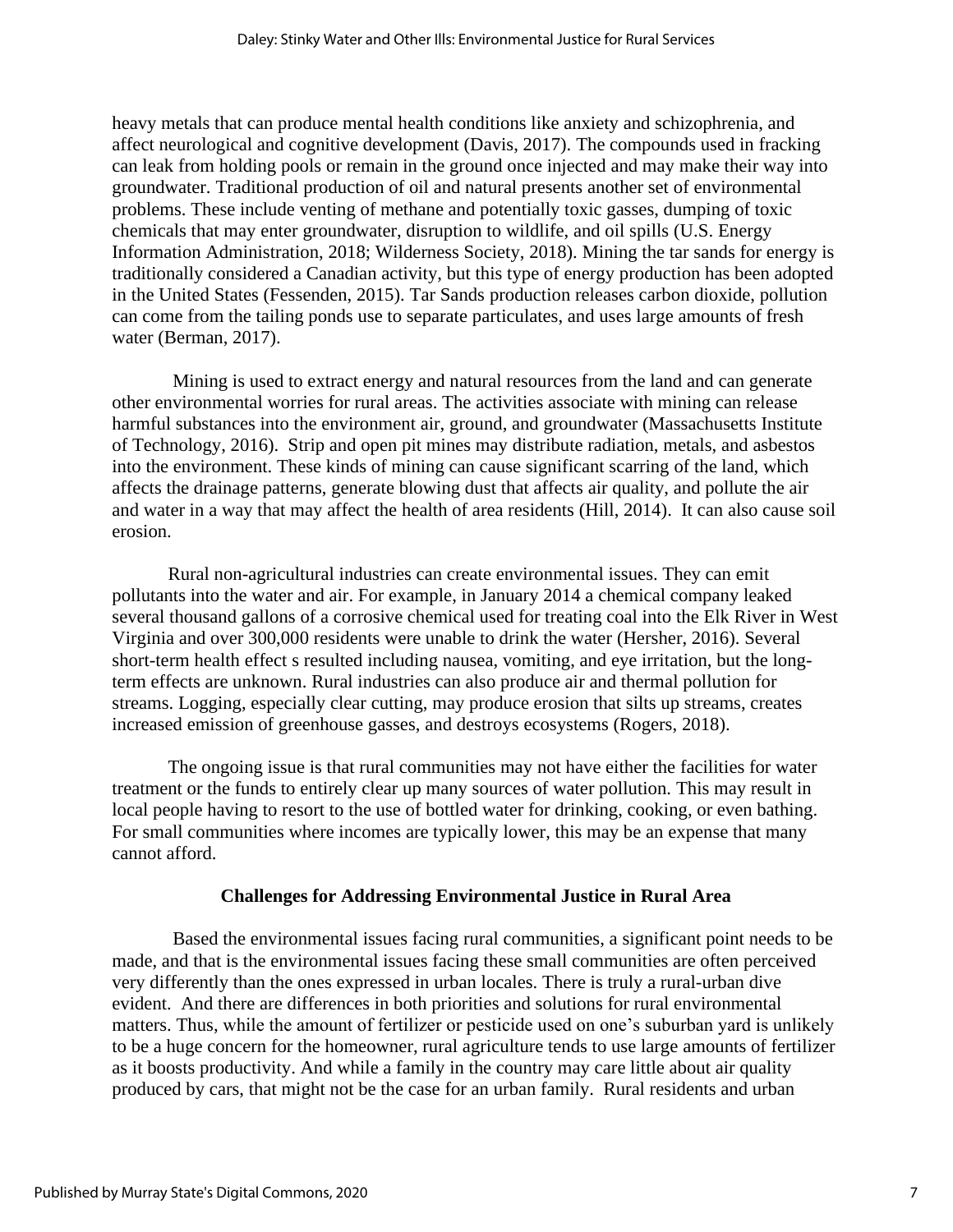residents may be worried about poor water, although in one case it may come from groundwater contamination, and in the latter from bad plumbing. Even though it may be argued that climate change affects everyone equally, rural people tend not to be as concerned about it as those in urban settings.

Rural communities may face specific challenges in addressing even their most concerning environmental challenges. Consider the treatment of water to improve its quality. Groundwater is typically unregulated, and it used by those who cannot afford, or are too distant to connect to existing water systems. As a result, water treatment and testing is entirely up to the individual. The systems for water treatment in small communities tend to be small and operate on limited budgets. Based on limited funding rural water treatment systems tend to be older and have difficulty making improvements as water quality standards change (Daley, 2021; Sadasivam, 2018). Raising rates to keep up with changes in water quality standards may force some rural residents to use groundwater.

Many of the potential rural environmental issues that are raised appear to most residents of small communities to be directly or indirectly connected to the local economy and employment. In rural communities the economy is typically less varied and often dependent on a primary industry, and there are fewer alternatives for employment if the primary sector is affected (Daley, 2021). Hence, attempts to take actions, develop policies, or legislation that have the potential to threaten the primary sources of income are serious business indeed, and are often met with hostility and active resistance. Rural people also tend to view politicians with a jaundiced eye, and especially distrust much that is done in the state and national capitols. Some segments of society use rural fears and prejudices about government interference in local affairs as attempts to restrict freedom as a means to promote their own agendas and gain political power. Environmental policies and laws are often viewed in this way, and that view is often a negative one.

At times, based on the way rural people vote, it appears that the divide between rural and urban residents on environmental issues arises because rural residents either do not care or know much about environmental issues. But a study by Bonnie, Diamond, and Rowe (2020) challenges that. They suggest that rural voters do care about the environment but tend to care about different issues than those who live in urban and suburban areas. Rural people are most concerned about clean water and farmland conservation, while they are less concerned about climate change. The study also found that rural people tend to be influenced by strong core values including community, environmental stewardship, and a connection to nature. Rural people also tend to be skeptical of governmental environmental policies, especially those from the federal government.

 These kinds of rural beliefs are part of a general view that outsiders don't understand, stereotype and devalue them, and fail to include them in discussions about what happens to them in regard to environmental matters (Shigeoka, 2019). Thus, they are less trusting of the science of climate change and less likely to discuss climate change. Remember that country people recognized bad water long before the science behind it was understood, and they are familiar with changes in the weather. Rural people are knowledgeable about environmental issues, but oppose current environmental policies, and favor local solutions (Bonnie, Diamond & Rowe,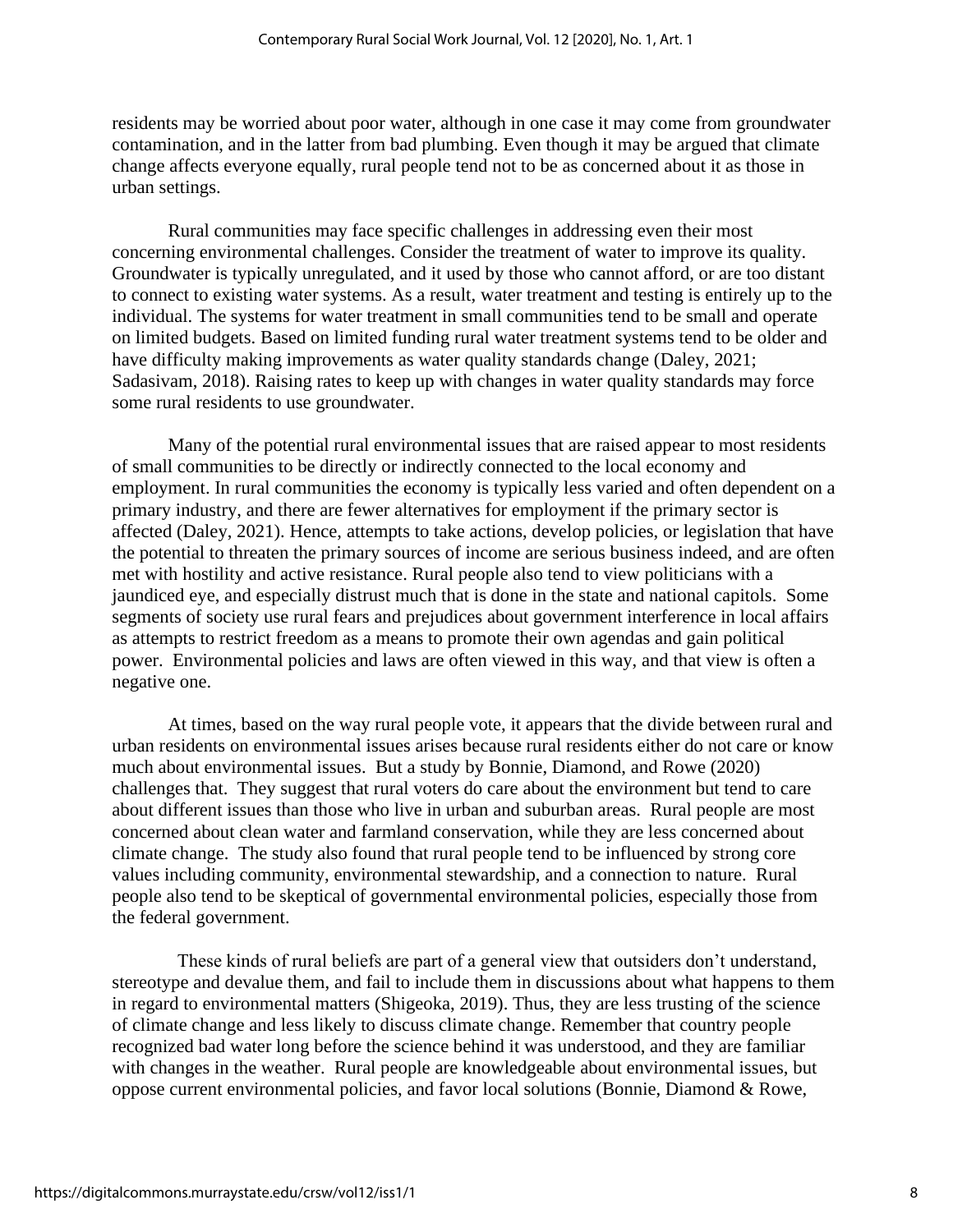2020). At times these characteristics may appear contrarian or contradictory. What they may fear is something like the example of a project in Texas meant to address drought conditions. One logical way to store water for dry conditions is to build a reservoir. This may sound like a good idea to those in communities in the distant Dallas metropolitan area where most of the water would be sent, but means the loss of valuable farm land that would be very difficult to replace for rural families near the reservoir site (Collins, 2019).

Very clearly rural people are starting from a very different place and have divergent perspectives, values, and ideas about the environment than those in the larger cites, and they favor differ types of solutions. Nonetheless people in the country tend to be concerned about the environment, understand many of the issues, and are realistic about the tradeoffs involved in environmental based interventions. They are generally concerned that many environmental decisions rarely take their best interests into account.

#### **Social Work and Rural Environmental Justice**

 Involvement in improving the physical environment has been an important part of social work for a long time. Links between physical as well as social environmental factors in helping to generate many of the problems with which social workers deal appear to be clear, and those effects fall most heavily on those who are socially and economically disadvantaged (Daley, 2021; NASW, 2018; Willett, Tomayo, & Kern 2020). And actions to help alleviate social, economic, and environmental challenges are an important part of social workers' ethical responsibility.

Then how is it that social workers get engaged with environmental justice issues? One way is the old-fashioned case to cause approach in which a social worker begins to notice a number of similar sets of circumstances with multiple clients. For example, when multiple clients in a particular neighborhood show high rates of respiratory illness, one may begin to question factors like air quality, surrounding pollutants, or even water quality. The other way is through the course of responsible citizenship, where social and political actions are taken to maintain good living conditions for all.

How does this begin to translate to practice for the rural social worker? When a social worker begins to identify what may be systematic environmental problems, then the collection of information to begin an assessment becomes important. Engaging clients in a strong professional relationship is key to getting the information for developing a sound assessment and ultimately to developing strategies of intervention. With rural people and rural communities, it is especially important to build that relationship by starting where the client or community is. Indeed, if rural people engage at with the social worker in a guarded way, it will be difficult to be successful. For example, in a study done by Willett, Tomayo, & Kern (2020) in Nevada several of the people they interviewed were concerned about local environmental issues but were not well connected to the agencies attempting to promote environmental justice. One of the reasons is because people felt that these organizations did not particularly understand or listen to them and acted in ways that were counter to locally identified wishes and needs.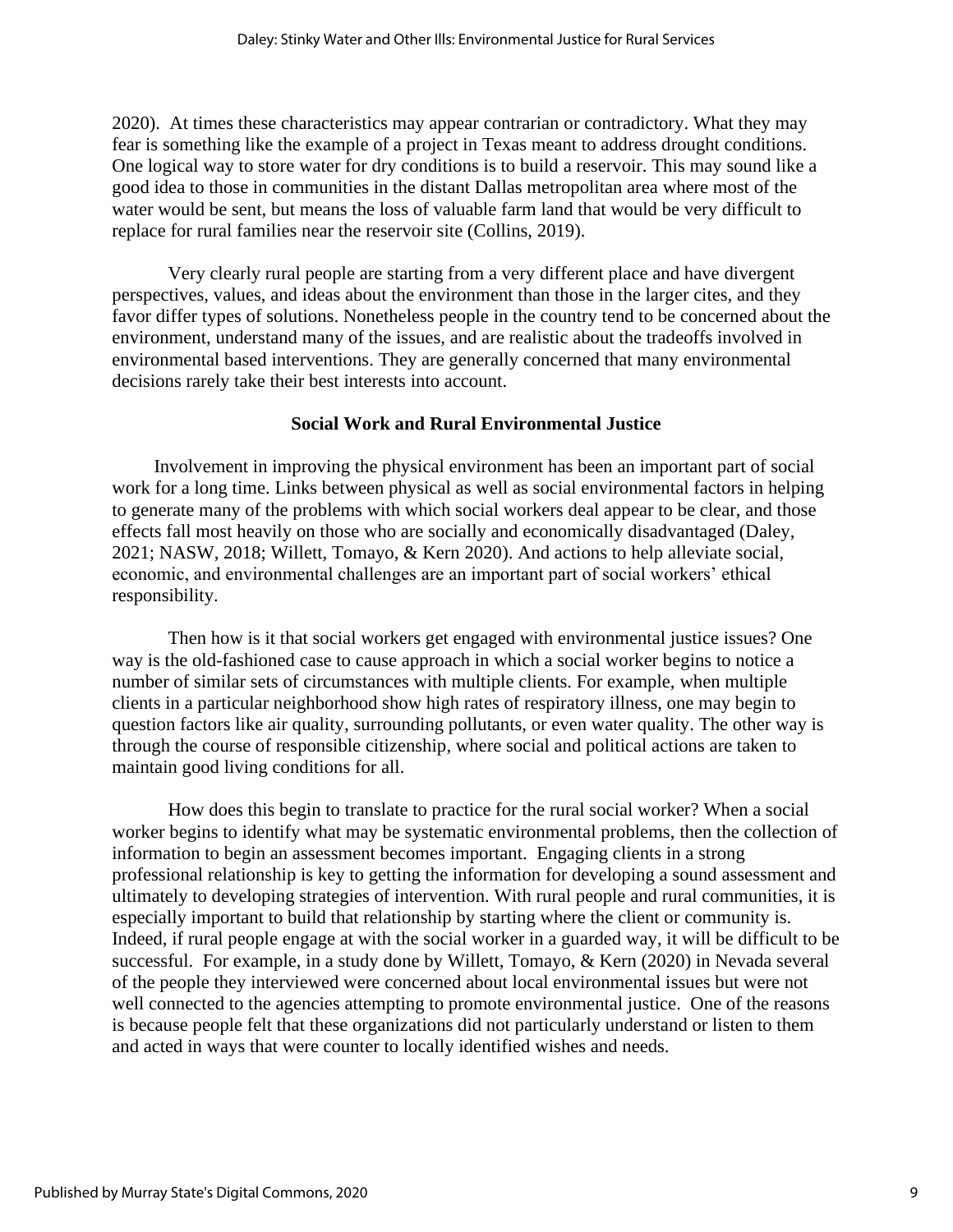This leads one back to basic engagement for organizational and community practice which involves learning the culture and the local context in order to involve community people in identifying problems and solutions. A major barrier in this regard is the very language that is often used to discuss environmental issues. For example, a common term in environmental social work is sustainability (Dewayne, 2011; NASW, 2018) indicating natural resources should not be consumed faster than they can be renewed. Environmental social work may also focus on global issues, climate change, and the use of clean energy. Rural people might argue that they were for sustainability before it was in vogue as they understood the value of renewing the soil to keep it productive (Bonnie, Diamond & Rowe, 2020). But they are not as likely to use the terminology sustainability. Country people are often wise about environmental issues as they generally see themselves in closer touch with the land and nature than urban dwellers (Author, 2021; Bonnie, Diamond & Rowe, 2020). They are more concerned about local environmental issues, especially water availability and quality, while climate change is highly polarizing, and resource exploitation and clean energy discussions can be polarizing as well. Some of these issues may be seen as an attempt by outsiders to work against the social and economic priorities for rural communities. Reducing dependence on fossil fuels may be good for the environment but may raise the specter of a bleak economic outlook for those who live where oil, gas, and coal production are key to the economy. Indeed in small communities there is seldom a place to plug in an electric car, recycling is challenging if not impossible, burning trash is the most practical and economical way to get rid of it, and moving to a paperless system of commerce is not practical in the large areas that have difficulty in getting cell phone service and adequate broadband. Therefore, social workers have to be sensitive to rural concerns in using language and terms that tend to provoke high degrees of negative responses.

#### **Conclusion and Discussion**

There is, indeed a rural-urban divide on environmental concerns which can affect the environmental justice issues that can be addressed and the way in which they are addressed. This rural-urban divide is not so much one of a difference of being for and against improving the environment but represents legitimate differences of opinion about the key issues and the means that should be used to address them. Whereas urban environmental discussions often center on global issues, climate change, and going green, these are often not the primary concerns of rural communities. Actually, this kind of language can be polarizing and generate opposition as is seen as aligned with urban interests.

Rural people are more concerned with local and state issues, often distrust governmental environmental interventions, and tend to focus on water, maintaining the land, and employment concerns. And, however it may appear to outsiders, country people do care about the environment and its very real effects on their lives. They often feel neglected and misunderstood by governmental policy makers and people who live in the cities and distrust their intentions. In areas like water and disposal of waste and hazardous material rural and urban areas are often in direct conflict in terms of their interests.

Thus, it is important for rural social workers to engage people in environmental justice by first learning their specific concerns and the language they use about them. In this sense social workers will have to act with cultural humility towards rural people and not approach them as an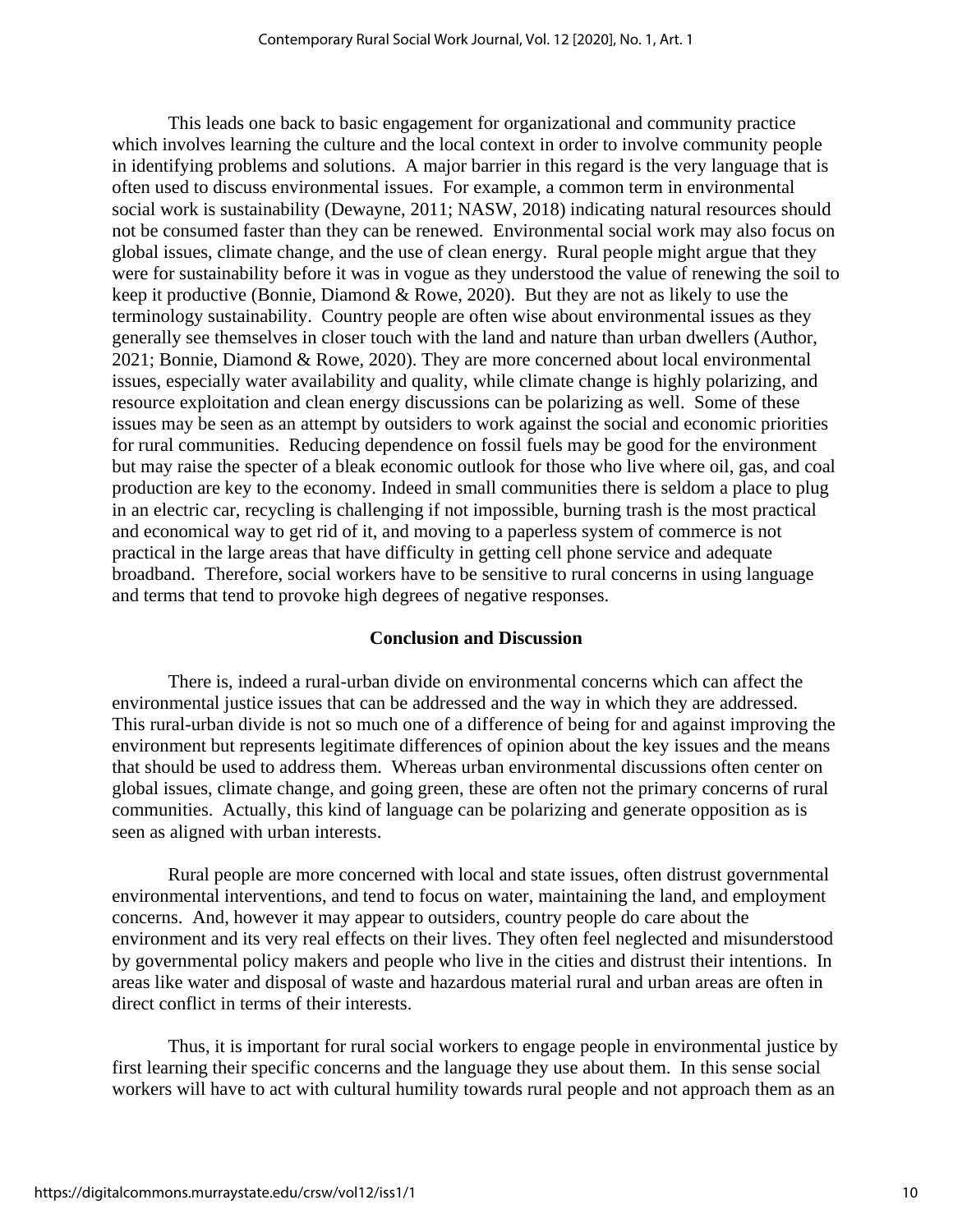expert. Being viewed as having a genuine interest, understanding, and listening to them is an important part of the helping process. Then using participatory groups to assess local problems and generate community-based solutions is essential for success. Too often country people see outsiders see professionals come to the community to change the people and fit them into preplanned solutions. That usually results in local opposition and difficulty in making changes.

Rural people and communities have real environmental problems that confront them every day. These problems are often conceptualized differently in the local area than they are outside it. Given social work's traditional focus on addressing both the physical and social environment as part of a person-in environment paradigm, there are important opportunities for rural social workers to influence important environmental changes in smaller communities. But making the transition to rural communities by adapting social work knowledge, values, and skills and developing sensitivity to the needs of the rural community as significant parts of making rural living environments better for their residents.

## **References**

Addams, J. (1938). *Twenty years at hull house* (pp. 283). New York: Macmillan Publishing.

- American Academy of Social Work and Social Welfare. (n.d.). *Create social responses to a changing environment*. Grand challenges for social work Retrieved from [https://grandchallengesforsocialwork.org/create-social-responses-to-a-changing](https://grandchallengesforsocialwork.org/create-social-responses-to-a-changing-environment/)[environment/](https://grandchallengesforsocialwork.org/create-social-responses-to-a-changing-environment/)
- American University School of Public Affairs. (2020). *Bridging the rural-urban divide on environmental issues*. School of public affairs news. Retrieved from [https://www.american.edu/spa/news/bridging-the-rural-urban-divide-on-environmental](https://www.american.edu/spa/news/bridging-the-rural-urban-divide-on-environmental-issues.cfm)[issues.cfm](https://www.american.edu/spa/news/bridging-the-rural-urban-divide-on-environmental-issues.cfm)
- Bailey, L. H. (1908). Rural development in relation to social welfare. In *Proceedings of the national conference of charities and correction* (A. Johnson, Ed., pp. 83-91). Ft. Wayne: Fort Wayne Printing Co.
- Berman, T. (2017, November 14). Canada's Most Shameful Secret Must Not Remain Hidden. *The Guardian*. Retrieved from [https://www.theguardian.com/commentisfree/2017/nov/14/canadas-shameful](https://www.theguardian.com/commentisfree/2017/nov/14/canadas-shameful-environmental-secret-tar-sands-tailings-ponds)[environmental-secret-tar-sands-tailings-ponds](https://www.theguardian.com/commentisfree/2017/nov/14/canadas-shameful-environmental-secret-tar-sands-tailings-ponds)
- Blackmar, F. W. (1900). Social degeneration in small towns and rural districts. In *Proceedings of the national conference of charities and correction.* (I.C. Barrows, Ed., pp. 116-120). Boston: George H. Ellis.
- Bonnie, R. Diamond, E. P., & Rowe, E. (2020). *Understanding rural attitudes toward the environment and conservation in America*. Nicholas Institute, Duke University. Retrieved from [https://nicholasinstitute.duke.edu/sites/default/files/publications/understanding](https://nicholasinstitute.duke.edu/sites/default/files/publications/understanding-rural-attitudes-toward-environment-conservation-america.pdf)[rural-attitudes-toward-environment-conservation-america.pdf](https://nicholasinstitute.duke.edu/sites/default/files/publications/understanding-rural-attitudes-toward-environment-conservation-america.pdf)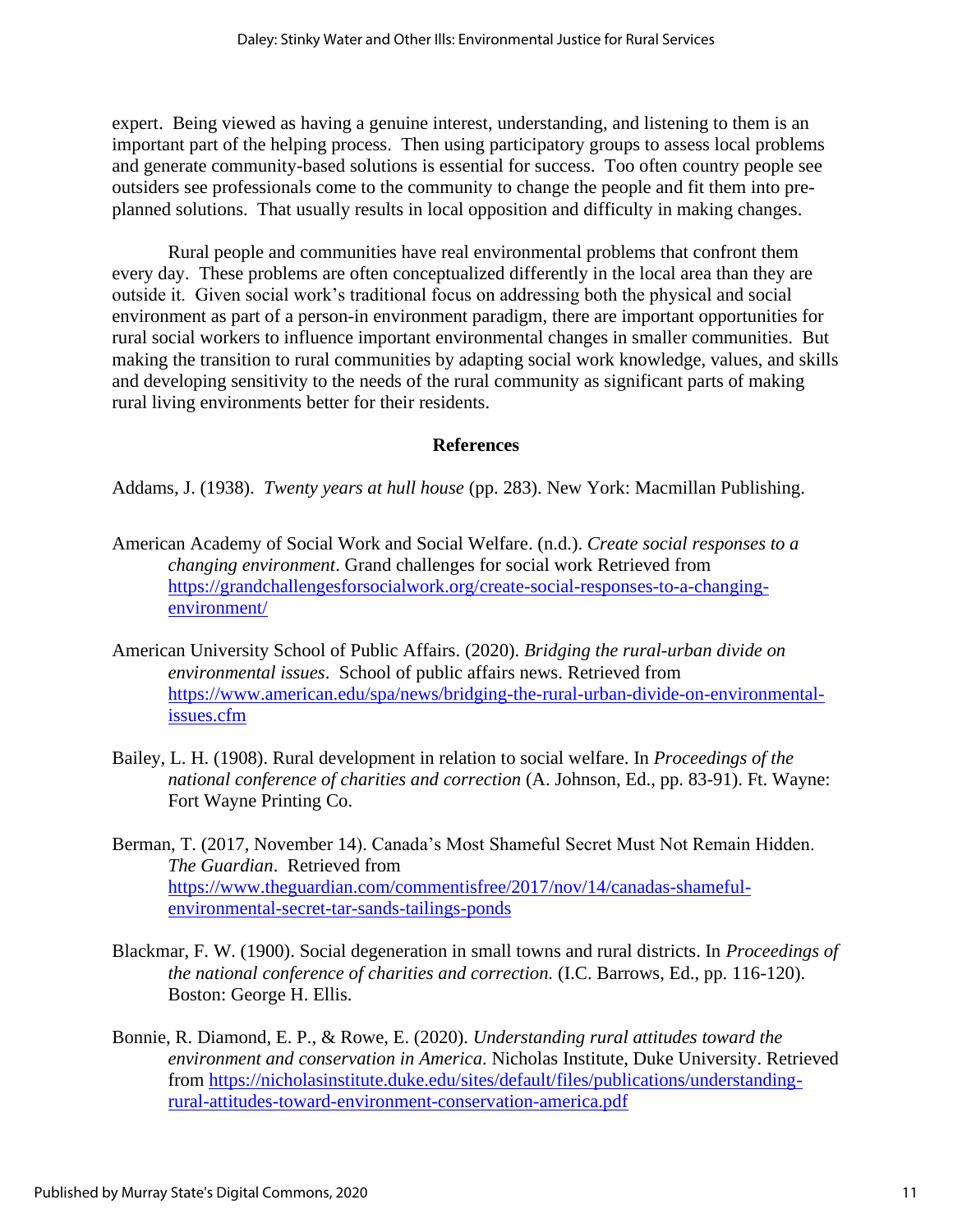- Clark, T. (1916). The school as a factor in the mental hygiene of rural communities. In *Proceedings of the national conference of charities and correction (pp. 215-223).* Chicago: Hildman Printing Co.
- Collins, C. (2019, August 23). Water wars pit rural and urban Texans against each other. *Texas Observer*. Retrieved from [https://www.texasobserver.org/water-wars-pit-rural-and-urban](https://www.texasobserver.org/water-wars-pit-rural-and-urban-texas-against-each-other/)[texas-against-each-other/](https://www.texasobserver.org/water-wars-pit-rural-and-urban-texas-against-each-other/)
- Council on Social Work Education. (2003). *Handbook of accreditation standards and procedures* (5<sup>th</sup> ed.). Alexandria, VA: Council on Social Work Education.
- Council on Social Work Education. (2015). *Educational policy and accreditation standards*. Council on Social Work Education. Retrieved from [https://www.cswe.org/getattachment/Accreditation/Standards-and-Policies/2015-](https://www.cswe.org/getattachment/Accreditation/Standards-and-Policies/2015-EPAS/2015EPASandGlossary.pdf.aspx) [EPAS/2015EPASandGlossary.pdf.aspx](https://www.cswe.org/getattachment/Accreditation/Standards-and-Policies/2015-EPAS/2015EPASandGlossary.pdf.aspx)
- Daley, M. R. (2021). *Rural social work in the 21st century: Serving individuals, families, and communities in the countryside.* (2<sup>nd</sup> ed.). New York: Oxford University Press.
- Davis, N. (2017, October 25). Pollutants from fracking could pose health risk to children, warn researchers. *The Guardian*. Retrieved from [https://www.theguardian.com/environment/2017/oct/25/pollutants-from-fracking-could](https://www.theguardian.com/environment/2017/oct/25/pollutants-from-fracking-could-pose-health-risk-to-children-warn-researchers)[pose-health-risk-to-children-warn-researchers](https://www.theguardian.com/environment/2017/oct/25/pollutants-from-fracking-could-pose-health-risk-to-children-warn-researchers)
- Davies, D. (2020, November 23). 'Waste' activist digs into the sanitation crisis affecting the rural poor. *NPR*. Retrieved from [https://www.npr.org/sections/health](https://www.npr.org/sections/health-shots/2020/11/23/937945160/waste-activist-digs-into-the-sanitation-crisis-affecting-the-rural-poor)[shots/2020/11/23/937945160/waste-activist-digs-into-the-sanitation-crisis-affecting-the](https://www.npr.org/sections/health-shots/2020/11/23/937945160/waste-activist-digs-into-the-sanitation-crisis-affecting-the-rural-poor)[rural-poor](https://www.npr.org/sections/health-shots/2020/11/23/937945160/waste-activist-digs-into-the-sanitation-crisis-affecting-the-rural-poor)
- Dewayne, C. J. (2011). Environmentalism and social work: The ultimate social justice issue. *Social Work Today*, (11) 5, pp. 20. Retrieved from <https://www.socialworktoday.com/archive/092011p20.shtml>
- Discussion on Charity Organization. (1891). In proceedings of the national conference of charities and correction, p. 366. Boston: Press of Geo. H. Ellis.
- Ericson, C. L. (2018). *Environmental justice as social work practice*. New York: Oxford.
- Evans, M. A. (2015, September 17). Flushing the toilet has never been riskier. *The Atlantic*. Retrieved from [https://www.theatlantic.com/technology/archive/2015/09/americas](https://www.theatlantic.com/technology/archive/2015/09/americas-sewage-crisis-public-health/405541/)[sewage-crisis-public-health/405541/](https://www.theatlantic.com/technology/archive/2015/09/americas-sewage-crisis-public-health/405541/)
- Farmworker Justice. (2016). Preventing Agricultural Pesticide Exposure: Revisions to the EPA's Worker Protection Standard. Retrieved from [https://www.migrantclinician.org/files/WPS\\_MCN\\_FJ\\_IssuesBrief2016.pdf](https://www.migrantclinician.org/files/WPS_MCN_FJ_IssuesBrief2016.pdf)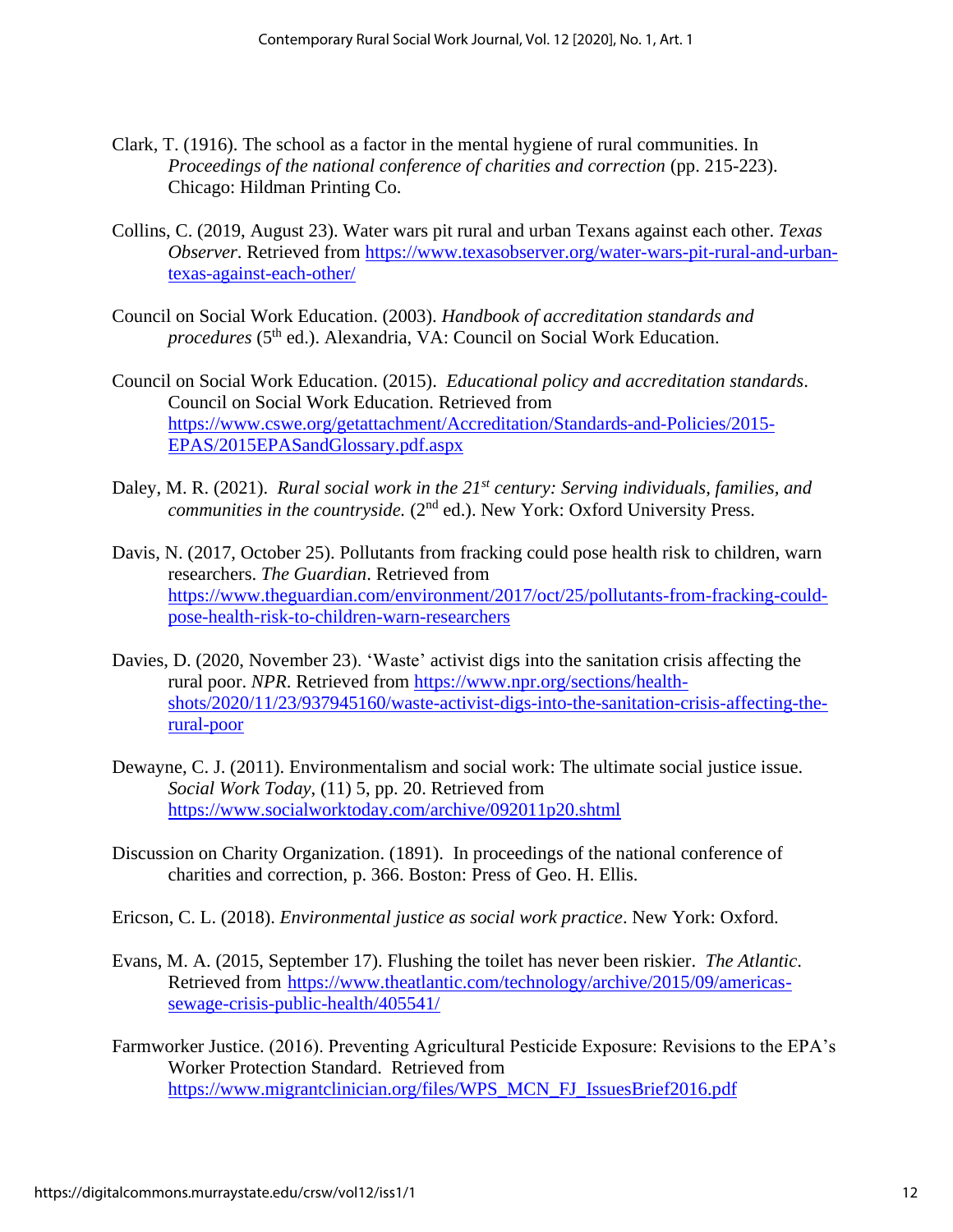- Fessenden, M. (2015, August 15). Utah has the first tar sands mine in the US. *Smithsonian Magazine*. Retrieved from [https://www.smithsonianmag.com/smart-news/utah-has-first](https://www.smithsonianmag.com/smart-news/utah-has-first-tar-sands-mine-us-180956393/)[tar-sands-mine-us-180956393/](https://www.smithsonianmag.com/smart-news/utah-has-first-tar-sands-mine-us-180956393/)
- Hersher, R. (2016, October 26). Settlement deal reached in 2014 West Virginia chemical spill. *NPR*. Retrieved from [https://www.npr.org/sections/thetwo](https://www.npr.org/sections/thetwo-way/2016/10/26/499307717/settlement-deal-reached-in-2014-west-virginia-chemical-spill)[way/2016/10/26/499307717/settlement-deal-reached-in-2014-west-virginia-chemical](https://www.npr.org/sections/thetwo-way/2016/10/26/499307717/settlement-deal-reached-in-2014-west-virginia-chemical-spill)[spill](https://www.npr.org/sections/thetwo-way/2016/10/26/499307717/settlement-deal-reached-in-2014-west-virginia-chemical-spill)
- Hill, D. (2014, October 21). The dirty effects of mountaintop removal mining. *The Washington Post*. Retrieved from [https://www.washingtonpost.com/opinions/the-dirty-effects-of](https://www.washingtonpost.com/opinions/the-dirty-effects-of-mountaintop-removal-mining/2014/10/21/851c4236-58a2-11e4-bd61-346aee66ba29_story.html?noredirect=on&utm_term=.7c26cde53596)[mountaintop-removal-mining/2014/10/21/851c4236-58a2-11e4-bd61-](https://www.washingtonpost.com/opinions/the-dirty-effects-of-mountaintop-removal-mining/2014/10/21/851c4236-58a2-11e4-bd61-346aee66ba29_story.html?noredirect=on&utm_term=.7c26cde53596) [346aee66ba29\\_story.html?noredirect=on&utm\\_term=.7c26cde53596](https://www.washingtonpost.com/opinions/the-dirty-effects-of-mountaintop-removal-mining/2014/10/21/851c4236-58a2-11e4-bd61-346aee66ba29_story.html?noredirect=on&utm_term=.7c26cde53596)
- Massachusetts Institute of Technology. (2016). *Mission 2016: The future of strategic natural resources: Environmental risks of mining*. Massachusetts Institute of Technology. Retrieved from <http://web.mit.edu/12.000/www/m2016/finalwebsite/problems/mining.html>
- National Association of Social Workers. (1996). *Code of Ethics*. Washington: National Association of Social Workers.
- National Association of Social Workers. (2017). *Read the code of ethics*. National Association of Social Workers. Retrieved from [https://www.socialworkers.org/About/Ethics/Code-of-](https://www.socialworkers.org/About/Ethics/Code-of-Ethics/Code-of-Ethics-English)[Ethics/Code-of-Ethics-English](https://www.socialworkers.org/About/Ethics/Code-of-Ethics/Code-of-Ethics-English)
- National Association of Social Workers. (2018). Environmental policy. In *Social work speaks* (11th ed.), pp. 113-119. Washington: National Association of Social Workers.
- Philip, A., Sims, E., Houston, J., & Konieczny, R. (2018, August 14). 63 Million Americans exposed to unsafe drinking water. *USA Today*. Retrieved from [https://www.usatoday.com/story/news/2017/08/14/63-million-americans-exposed-unsafe](https://www.usatoday.com/story/news/2017/08/14/63-million-americans-exposed-unsafe-drinking-water/564278001/)[drinking-water/564278001/](https://www.usatoday.com/story/news/2017/08/14/63-million-americans-exposed-unsafe-drinking-water/564278001/)
- Pilkington, E. (2017, July 10). Hookworm a disease of extreme poverty is thriving in the US south. Why? *The Guardian*. Retrieved from [https://www.theguardian.com/us](https://www.theguardian.com/us-news/2017/sep/05/hookworm-lowndes-county-alabama-water-waste-treatment-poverty)[news/2017/sep/05/hookworm-lowndes-county-alabama-water-waste-treatment-poverty](https://www.theguardian.com/us-news/2017/sep/05/hookworm-lowndes-county-alabama-water-waste-treatment-poverty)
- Richmond, M. E. (1911). How social workers can aid housing reform. In In *Proceedings of the national conference of charities and correction* (A. Johnson, Ed., pp. 326-327). Fort Wayne: Fort Wayne Printing Company.
- Riis, J. (1890). *How the other half lives*. New York: Charles Scribner's Sons.
- Riis, J. (1901). A blast of cheer. In *Proceedings of the national conference of charities and correction.* (I.C. Barrows, Ed., pp. 186-25). Boston: George H. Ellis.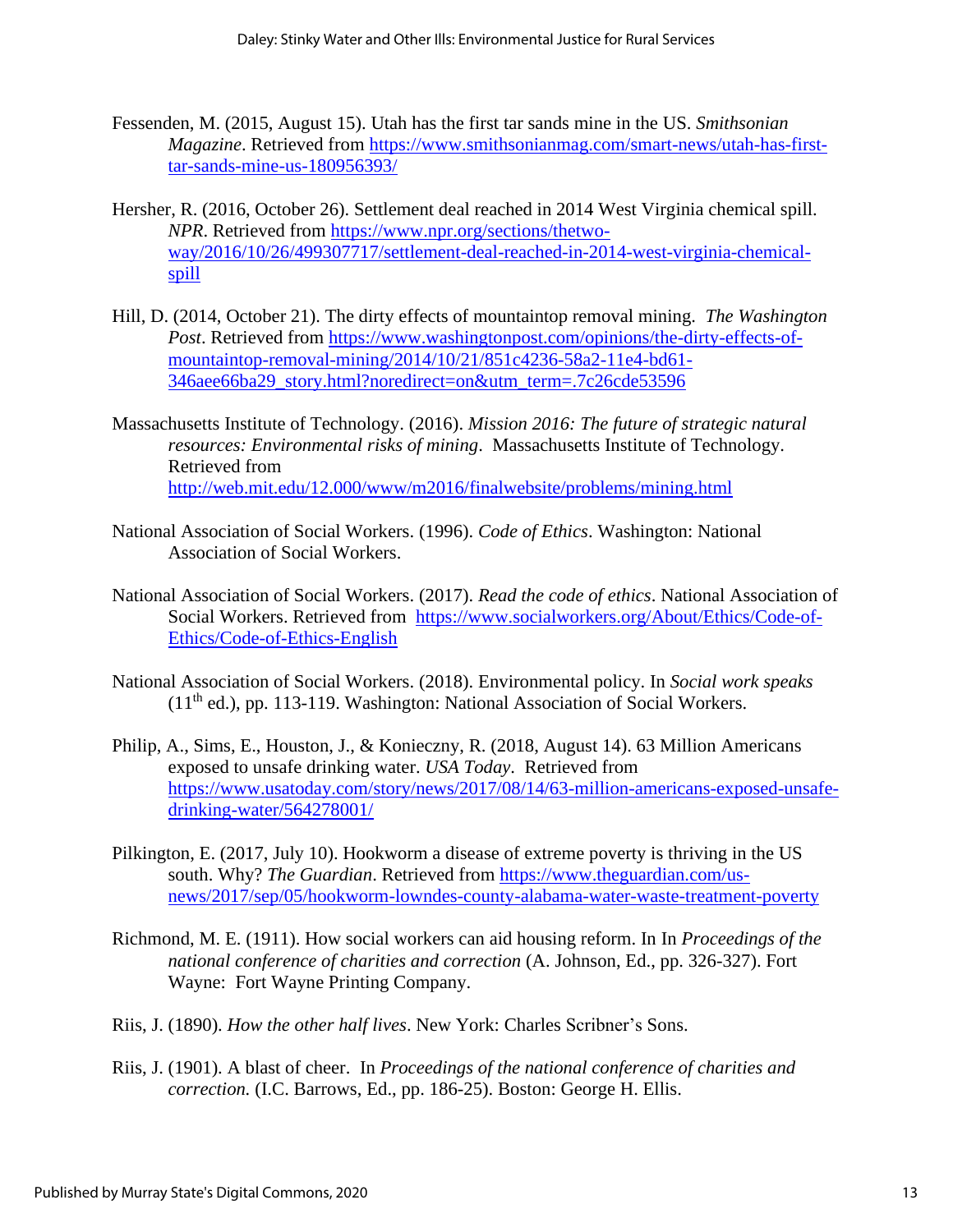- Rogers, C. D. (2019, November 22). Logging and its effect on the ecosystem. *Sciencing*. Retrieved from [https://sciencing.comabout-6103371-logging-its-effect-ecosystem.html](https://sciencing.comabout-6103371-logging-its-effect-ecosystem.html/)
- Sadasivam, N. (2018, January 11). Almost 35,000 Texans are drinking tap water with high levels of radium. *Texas Observer*. Retrieved from [https://www.texasobserver.org/report](https://www.texasobserver.org/report-almost-25000-texans-drinking-tap-water-high-levels-radium/)[almost-25000-texans-drinking-tap-water-high-levels-radium/](https://www.texasobserver.org/report-almost-25000-texans-drinking-tap-water-high-levels-radium/)
- Schlossenberg, T. (2020, November 28). An unusual snack for cows, a powerful fix for climate. *Washington Post*. Retrieved from [https://www.washingtonpost.com/climate](https://www.washingtonpost.com/climate-solutions/2020/11/27/climate-solutions-seaweed-methane/?arc404=true)[solutions/2020/11/27/climate-solutions-seaweed-methane/?arc404=true](https://www.washingtonpost.com/climate-solutions/2020/11/27/climate-solutions-seaweed-methane/?arc404=true)
- Schwartz, S. (2017). 5 Facts About Animal Agriculture and Air Pollution That you just Can't Argue With. *One Green Planet*. Retrieved from [http://www.onegreenplanet.org/environment/facts-about-animal-agriculture-and-air](http://www.onegreenplanet.org/environment/facts-about-animal-agriculture-and-air-pollution/)[pollution/](http://www.onegreenplanet.org/environment/facts-about-animal-agriculture-and-air-pollution/)
- Shigeoka, S. (2019, October 29). Think rural America doesn't care about the climate? Think again. *Grist*. Retrieved from [https://grist.org/article/think-rural-america-doesnt-care](https://grist.org/article/think-rural-america-doesnt-care-about-the-climate-think-again/)[about-the-climate-think-again/](https://grist.org/article/think-rural-america-doesnt-care-about-the-climate-think-again/)
- Sinclair, U. (2012). *The jungle*. New York: Barnes and Noble.
- Texiera, S., & Krings, A. (2016). Sustainable social work: An environmental justice framework for social work education. *Social Work* Education. (34) 5, pp. 513-527. DOI: 10.1080/02615479.2015.1063601.
- Tucker, D. T. (2018, July 23). Natural chromium sources threaten California groundwater Stanford scientists find. *Stanford News.* Retrieved from [https://news.stanford.edu/2018/07/23/widespread-groundwater-contamination-risk](https://news.stanford.edu/2018/07/23/widespread-groundwater-contamination-risk-chromium/)[chromium/](https://news.stanford.edu/2018/07/23/widespread-groundwater-contamination-risk-chromium/)
- U.S. Environmental Protection Agency. (2017). *Nutrient pollution: The problem*. Retrieved from <https://www.epa.gov/nutrientpollution/problem>
- U.S. Energy Information Administration. (2018). *Oil crude and petroleum products explained: Oil and the environment*. Retrieved from [https://www.eia.gov/energyexplained/index.php?page=oil\\_environment](https://www.eia.gov/energyexplained/index.php?page=oil_environment)
- U.S. Environmental Protection Agency. (2018a). National compliance initiative: Preventing animal waste from contaminating surface and ground water. Retrieved from [https://www.epa.gov/enforcement/national-compliance-initiative-preventing-animal](https://www.epa.gov/enforcement/national-compliance-initiative-preventing-animal-waste-contaminating-surface-and-ground)[waste-contaminating-surface-and-ground](https://www.epa.gov/enforcement/national-compliance-initiative-preventing-animal-waste-contaminating-surface-and-ground)
- U.S. Environmental Protection Agency. (2018b). *Private drinking water wells*. Retrieved from <https://www.epa.gov/privatewells>